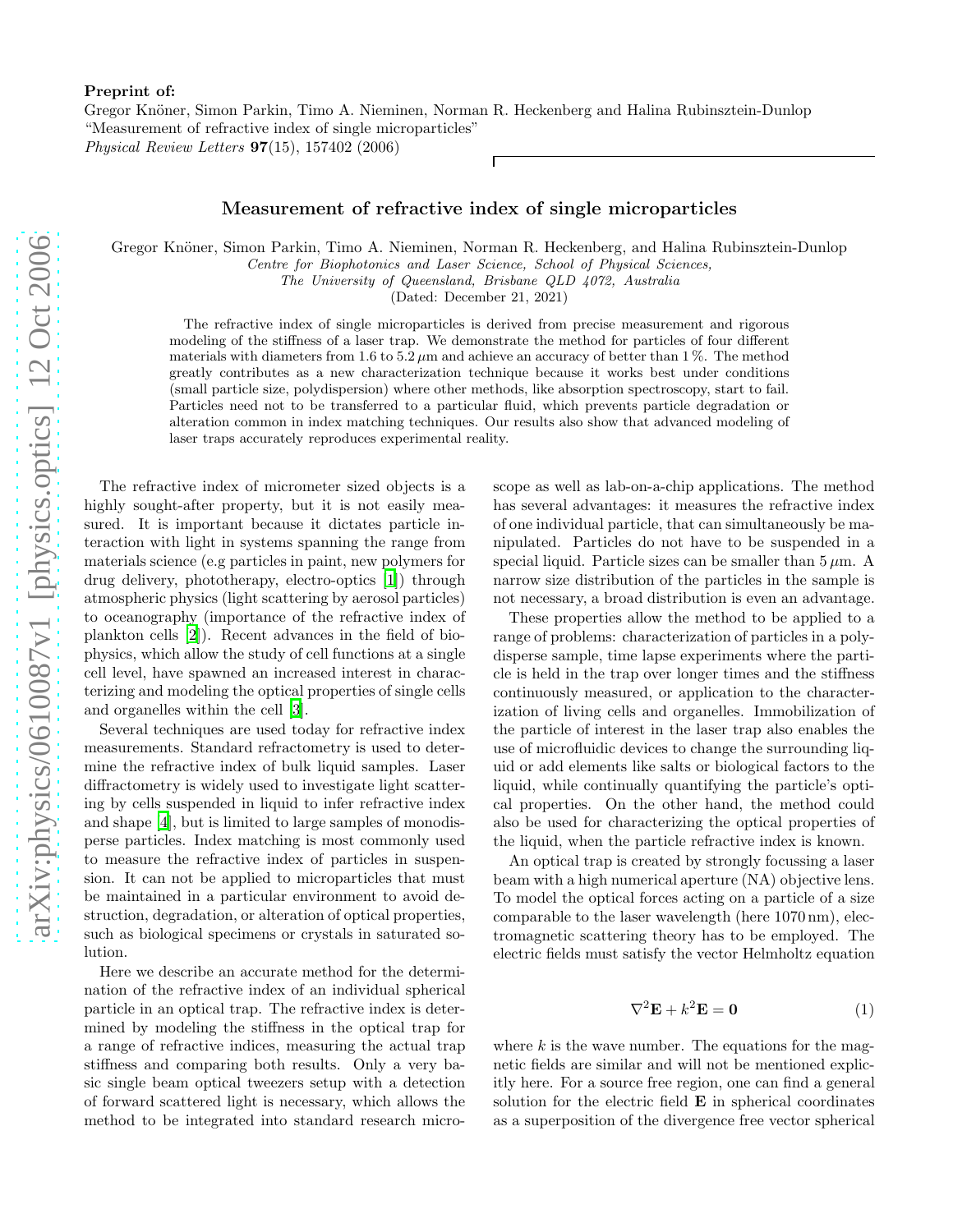

<span id="page-1-1"></span>FIG. 1: Upper: The trapping efficiency Q of a  $2.09 \mu m$  particle increases monotonically to  $n_{rel} = 1.36$  meaning that this is a useful range for refractive index determination. If the scattering force, which strongly depends on the refractive index, outweighs the gradient force, stable 3D trapping is not possible. This situation is marked with values of zero efficiency. Lower: The monotonic region shifts with particle size. Particle radii are given in terms of the wavelength  $\lambda$  (3.5 to 4  $\mu$ m) diameter at 1070 nm).

<span id="page-1-0"></span>wave functions (VSWF)  $\mathbf{M}_{nm}$  and  $\mathbf{N}_{nm}$ :

$$
\mathbf{E} = \sum_{n=1}^{\infty} \sum_{m=-n}^{n} \left( a_{nm} \mathbf{M}_{nm}^{(2)} + b_{nm} \mathbf{N}_{nm}^{(2)} + b_{nm} \mathbf{N}_{nm}^{(1)} \right) + p_{nm} \mathbf{M}_{nm}^{(1)} + q_{nm} \mathbf{N}_{nm}^{(1)} \right). \tag{2}
$$

Incoming fields depend on the expansion coefficients  $a_{nm}$  and  $b_{nm}$  and the modes  $\mathbf{M}_{nm}^{(2)}$ ,  $\mathbf{N}_{nm}^{(2)}$  whereas outgoing fields depend on the coefficients  $p_{nm}$  and  $q_{nm}$  and the modes  $\mathbf{M}_{nm}^{(1)}$ ,  $\mathbf{N}_{nm}^{(1)}$ . The VSWFs are functions of the vector spherical harmonics and the Hankel functions of the first (1) and second (2) kind and are given elsewhere [\[5\]](#page-3-4). The incident strongly focussed laser beam can be described as a multipole expansion with the VSWFs as a basis and the expansion coefficients  $a_{nm}$  and  $b_{nm}$ . Experimentally, we use a collimated Gaussian beam overfilling an NA=1.3 oil immersion objective (Olympus, 100×, cutoff at 1/e of maximal intensity). For modeling, we project

the Gaussian intensity distribution onto a spherical surface with a truncation at  $1/e$  of the intensity at a truncation angle  $\varphi$  given by NA =  $n_{\text{med}} \sin \varphi$  ( $n_{\text{med}}$  denotes the medium refractive index). The multipole expansion coefficients are then obtained by a point matching algorithm in the far field. This method is independent of the scatterer, fast and reliable [\[5\]](#page-3-4). Incoming and outgoing modes are related to each other by the scattering matrix or T-matrix [\[6](#page-3-5)], which is obtained from the boundary conditions on the particle's surface

$$
\begin{bmatrix} p_{nm} \\ q_{nm} \end{bmatrix} = \begin{bmatrix} \mathbf{T} \end{bmatrix} \cdot \begin{bmatrix} a_{nm} \\ b_{nm} \end{bmatrix} . \tag{3}
$$

In the case of a a homogeneous isotropic spherical particle, the T-matrix is diagonal. Its elements are given by the analytical Lorenz–Mie solution [\[7](#page-3-6)] and depend on the particle diameter  $d$  and the relative refractive index  $n_{\text{rel}} = n_{\text{part}}/n_{\text{med}}$  as well as Hankel and Bessel functions that require numerical evaluation.

Knowledge of the total fields (Eq. [2\)](#page-1-0) allows calculation of the forces acting on the scatterer. We base our calculations on the conservation of momentum: The momentum transferred to the particle must equal the change of momentum in the beam. By integrating the momentum flux over a spherical surface in the far field, we obtain the change of momentum in the beam and thus the applied force F. The integration can be performed analytically and reduces the calculation of the force to the summation over the expansion coefficients of the fields  $(a_{nm}, b_{nm}$  and  $p_{nm}, q_{nm})$  [\[8,](#page-3-7) [9\]](#page-3-8).

The following procedure is used to calculate the trap stiffness. The equilibrium position of the particle in the trap is found by minimizing the axial force  $F_z$  on the particle with a bisection search that terminates at  $10^{-7}$  pN. The transverse trap stiffness at that position is obtained by calculating the force on the particle for a small transverse displacement. This procedure is repeated for each refractive index value to model the refractive index dependence of the trap stiffness (Fig. [1\)](#page-1-1). The non-linear dependence originates from the interference structure of Mie scattering, which is described in detail elsewhere [\[10\]](#page-3-9). In both theory and experiment, transverse displacements along the direction of polarization  $(x)$  were considered. The trap stiffness  $\alpha_x$  is given as the trapping efficiency Q; multiplication with  $n_{\text{med}}P/c$ , where P is the laser power and c the speed of light, gives  $\alpha_x$  in newtons/m.

The experimental setup to measure the transverse trap stiffness  $\alpha_x$  is composed of a 1070 nm fiber laser for trapping of the particle and a 633 nm HeNe laser used in combination with a quadrant photo detector for particle position detection [\[11\]](#page-4-0). The particle undergoes thermal motion in the trap. The power spectral density of its position fluctuations  $|x(f)|^2 \sim (f_0^2 + f^2)^{-1}$  has a typical roll-off frequency  $f_0 = \alpha_x/2\pi\beta$ , which is obtained from a curve fit and used to calculate  $\alpha_x$  (Fig. [2\)](#page-2-0).  $\beta$  is the drag coefficient. For the experiments, silica (SI) particles with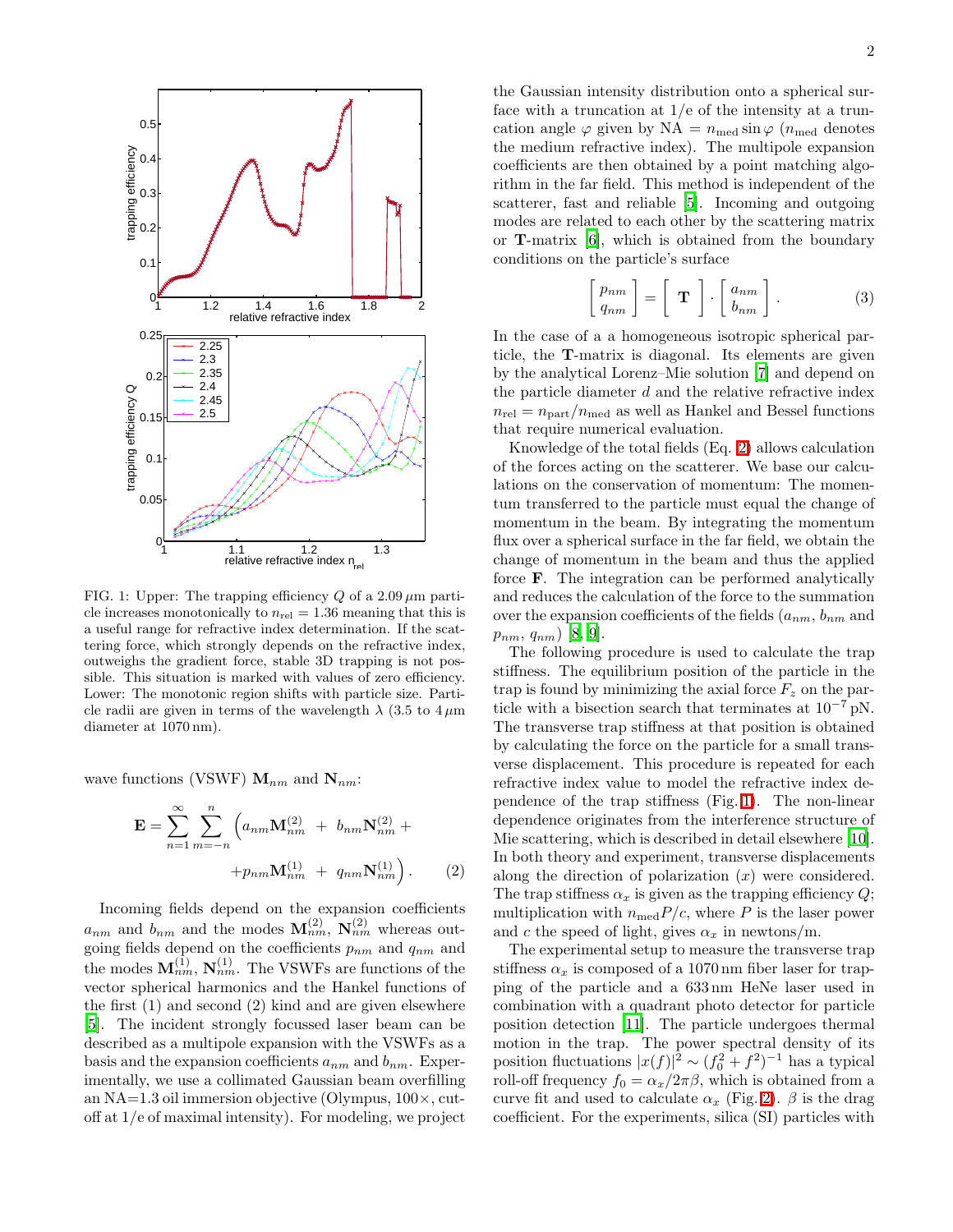

<span id="page-2-0"></span>FIG. 2: Upper: Setup used for trap stiffness measurements. Lower: Measured power spectral density of the thermal position fluctuations of particles in the optical trap. The roll-off frequencies are proportional to the trap stiffness.

a diameter of  $d = 2.32 \mu m$ , poly(methyl methacrylate) (PMMA) particles with  $d = 1.68 \,\mu\text{m}$  (both Bangs Laboratories Inc., Fishers, IN) and polystyrene (PS) particles with  $d = 2.09 \,\mu\text{m}$  (Polysciences Inc. Warrington, PA) were obtained, washed and suspended in deionized water. Synthesized sulfurated silica particles (synSI) with a size range of  $d = 4$  to 6  $\mu$ m were kindly provided by the Department of Chemistry (The University of Queensland, Australia). Particle suspensions were sealed in a sample chamber of  $50 \mu m$  thickness. Stiffness measurements were performed in the center of the chamber, far away from interfering walls.

To reduce the experimental error, the trap stiffness was measured several times for each individual particle and for 2–3 particles for each type of particle. For PS, PMMA and SI, bead diameters were given by the manufacturer. For the synthesized polydisperse silica particles, particle diameters were determined by video microscopy. The optical image of microscopic particles is broadened due to diffraction, but the center to center distance of two touching particles is not affected. A more precise determination of the radius  $r_1$  is achieved by using the optical trap to bring two particles of similar size into contact and



<span id="page-2-1"></span>FIG. 3: The refractive index of particles of the given size is determined from the intersection of the measured trap stiffness (horizontal lines) with the modeled trap stiffness (curves). The stiffness measured for SI  $(2.32 \,\mu\text{m})$  was used for calibration  $(*).$ 

measuring the center to center distance  $d_c$  and their relative apparent diameter  $d_{a2}/d_{a1}$ :  $r_1 = d_c/(1 + d_{a2}/d_{a1})$ .

For each particle size, the trap stiffness was calculated as a function of the particle refractive index using  $n_{\text{med}} = 1.33$  [\[12\]](#page-4-1) (Fig. [3\)](#page-2-1). These curves do not have any free parameters; all parameters can in principle be experimentally accessed. Yet it is very difficult to measure the laser power at the focal spot. We precisely determine that parameter by a one-time calibration measurement with a well characterized particle (SI microsphere).

The refractive indices of the PS and PMMA particles were determined from the measured  $\alpha_x$  (table [I\)](#page-2-2) and the theoretical curves (intersections in Fig. [3\)](#page-2-1). The error was calculated from the variance of the different trap stiffness measurements and the resulting uncertainty in determining the refractive index. A 5% error in the trap stiffness results only in a 0.2-0.5% error in the refractive index because of the steep slope of the curves in Fig. [3](#page-2-1) (note the x-axis range). The error in the theoretical curves due to error in size and in calibration was also taken into account. The total error in the refractive index determination for these particles was less than 1 %.

For comparison, refractive index values for the different materials were obtained from the manufacturers and extrapolated to the wavelength of 1070 nm by using Cauchy and Sellmeier dispersion relations [\[13](#page-4-2), [14,](#page-4-3) [15,](#page-4-4) [16\]](#page-4-5). The

|             | material stiffness $[pN/nm]$ $n_{part}$ measured deviation [%] |                 |                 |
|-------------|----------------------------------------------------------------|-----------------|-----------------|
| SL          | $0.181 + 0.008$                                                | 1.450           | $0$ (reference) |
| PS.         | $0.361 \pm 0.019$                                              | $1.582 + 0.011$ | 0.56            |
| <b>PMMA</b> | $0.507 + 0.024$                                                | $1.476 + 0.012$ | 0.35            |

<span id="page-2-2"></span>TABLE I: Results of the refractive index determination and deviation from manufacturer/literature values.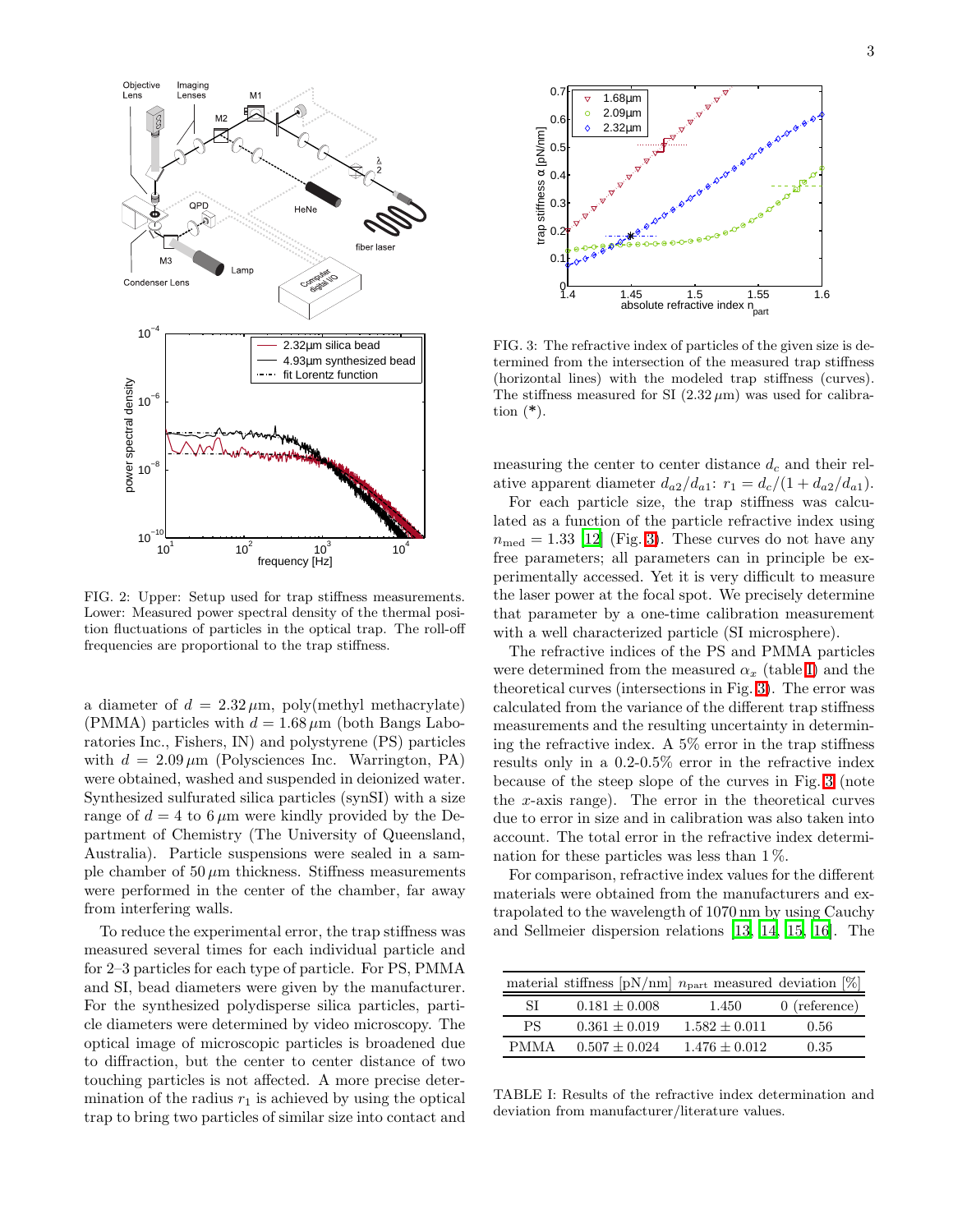

<span id="page-3-10"></span>FIG. 4: Experimental results of trap stiffness measurements for different sized synSI particles (horizontal lines) and corresponding theoretical curves. Intersections used for the refractive index evaluation are marked (x). SI was again used for calibration (\*).

measured values agree very well with the nominal values, the deviation being less than  $0.6\%$  (table [I\)](#page-2-2). The results show that high accuracy refractive index measurements can be made when probing single particles. The precision of the measurement could be even further enhanced by combining calibration particle and particle of interest in the same sample chamber and by averaging over a larger number of particles.

The refractive index of three synthesized silica particles was measured in a similar way. The larger particle sizes  $(d_1 = 4.93 \pm 0.05 \,\mu\text{m}, d_2 = 5.16 \pm 0.05 \,\mu\text{m},$  $d_3 = 5.65 \pm 0.05 \,\mu\text{m}$  cause the dependence of  $\alpha_x$  on the refractive index to be non-unique for  $d_1$  and  $d_3$  (Fig. [4\)](#page-3-10). The shift of the steep linear region with size (Fig. [1\)](#page-1-1) allows selection of a particle size for which the curve does increase monotonically in the region of interest (here  $d_2 = 5.16 \,\mu\text{m}$  and derivation of the particle index.

Multiple solutions for the measured  $\alpha_x$  do not pose a problem. First, they occur only for large particle sizes. Second, a particle with a unique solution can usually be found. If that is not the case, then, third, one can combine the results for a number of particles with multiple solutions. The one common solution they all have will be the valid one. That is similar to a system of equations with multiple solutions, where the correct solution has to fulfill all the equations. Still, particles with one unique solution are always favorable because their curves have a steeper slope resulting in a smaller error.

A mean refractive index of  $n = 1.51 \pm 0.02$  is determined from the marked  $(x)$  solutions (Fig. [4\)](#page-3-10). Extrapolation along the SI dispersion curve gives a value of  $n = 1.519 \pm 0.02$  at 589 nm. That compares very well with the value of  $n = 1.523$  at 589 nm for the same particles obtained from transmission spectroscopy using the method in ref. [\[17\]](#page-4-6). The good agreement shows that the method described here is also suitable for determining the refractive index of larger polydisperse particle suspensions, and that polydispersity is even an advantage since it allows selection of a particles size with a favorable refractive index–stiffness relationship.

Other methods for single particle refractive index determination are largely based on the angular scatter pattern. Measurement of that pattern by photographic recording [\[18\]](#page-4-7), semicircular rotating stages [\[19\]](#page-4-8) or an array of optical fibres [\[20\]](#page-4-9) prevent the method from being easily integrated into a standard microscope and to be compatible with microfluidic devices or lab-on-a-chip applications. The method described here does not suffer from any of these shortcomings as it requires only two dichroic mirrors to be added to a standard microscope. The technique is also compatible with microfluidic devices and lab-on-a-chip applications and thus allows in situ or in statu nascendi index measurements.

Other system parameters will be accessed in future applications of the method. With a well characterized probe particle, the refractive index of a fluid can be measured. For a system with known refractive indices, the stiffness dependence on size can be calculated and accurate size measurements obtained. Our recent advances in modeling of optical trapping of non-isotropic and non-spherical particles will allow us to extend the technique to more complex systems in the future.

In conclusion, we have developed and demonstrated a novel technique for the measurement of the refractive index of single microscopic particles. The technique has potential for application to a range of problems and is compatible with standard microscopy and microfluidic devices. The applicability of rigorous modeling of optical tweezers in the strong interference regime  $(1-5 \mu m)$  for a wide parameter range is demonstrated.

The contributions of Katrina Seet and Dr. Robert Vogel, in particular particle synthesis and transmission spectroscopy, are greatly acknowledged.

- <span id="page-3-0"></span>[1] B. G. Sumptera, D. W. Noida, and M. D. Barnes, Polymer 44, 4389 (2003).
- <span id="page-3-1"></span>[2] D. Stramski, Deep-Sea Res. I 46, 335 (1999).
- <span id="page-3-2"></span>[3] V. Backman, et al., Nature 406, 35 (2000).
- <span id="page-3-3"></span>[4] M. Bessis, N. Mohandas, and C. Feo, Blood Cells 6, 315 (1980).
- <span id="page-3-4"></span>[5] T. A. Nieminen, H. Rubinsztein-Dunlop, and N. R. Heckenberg, J. Quant. Spec. Rad. Transf. 79-80, 1005 (2003).
- <span id="page-3-5"></span>[6] P. C. Waterman, Phys. Rev. D 3, 825 (1971).<br>[7] G. Mie, Annalen der Physik 25, 377 (1908).
- <span id="page-3-6"></span>[7] G. Mie, Annalen der Physik 25, 377 (1908).
- <span id="page-3-7"></span>[8] J. H. Crichton and P. L. Marston, Ele. J. Diff. Equ. Conf. 04, 37 (2000).
- [9] T. A. Nieminen, N. R. Heckenberg, and H. Rubinsztein-Dunlop, Proc. SPIE 5514, 514 (2004).
- <span id="page-3-9"></span><span id="page-3-8"></span>[10] A. Mazolli, P. A. Maia Neto, and H. M. Nussenzveig, Proc. R. Soc. Lond. A 459, 3021 (2003).